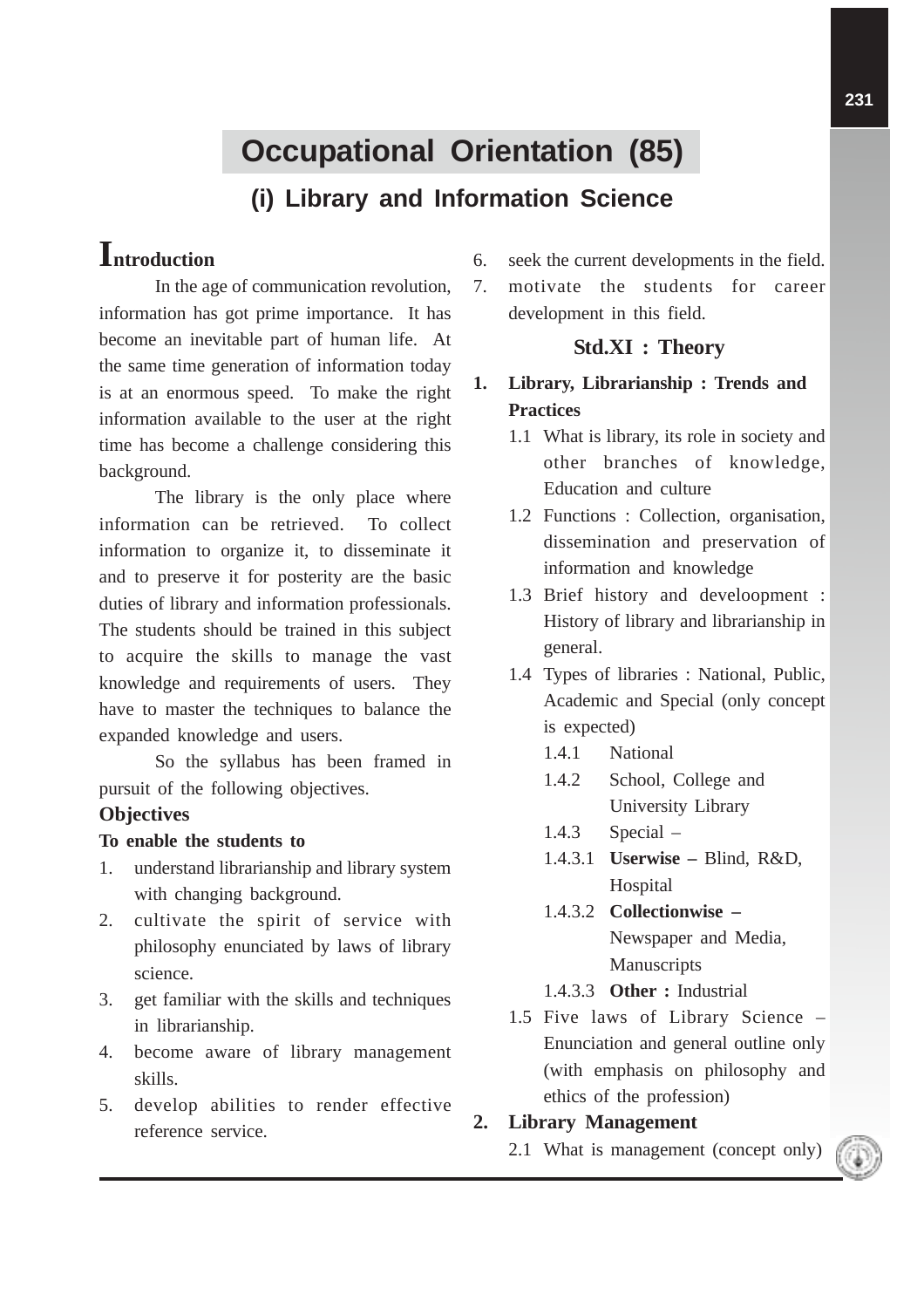- **232**
- 2.2 What is library management ? (concept only)
- 2.3 Acquisition and Book Processing :
	- 2.3.1 Book Selection Sources and Tools of Book Selection, Publisher's catalogue, Book Reviews, Suggestions from Readers, Web based sources
	- 2.3.2 Methods of Selections : (i) Approval
		-
		- (ii) Recommendation
	- 2.3.3 Ordering
	- 2.3.4 Receipts of books, Accessioning, Stamping, Labelling
	- 2.3.5 Technical Processing Classification, Cataloguing
- 2.4 Types of Reading Material Introduction of book and non-book material
- 2.5 Record maintenance Accession register, Bill register, File system
- (Vendor's file, Currency rates file etc.)
- 2.6 Circulation Stacking
- 2.7 Library Rules and Regulations
- **3. Technical Processing of Library Material**
	- **3.1 Classification**
		- 3.1.1 What is Classification? General concept, Nature and Purpose with elaborative examples in daily life
		- 3.1.2 What is book classification?
		- 3.1.2.1 Need
		- 3.1.2.2 Special features or requirements of books

classification :

- (i) General class
- (ii) Form classes
- (iii) Form divisions
- (iv) Notation
- (v) Index
- 3.1.3 Schemes of Classification
- 3.1.3.1 Dewey Decimal Classification (21st Edn.)
- 3.1.3.2 Colon Classification (General outline, Main classes only)

## **3.2 Cataloging**

- 3.2.1 Concept, need, definition, nature and purpose, importance and functions
- 3.2.2 What is library catalogue? Its necessity in the library
- 3.2.3 Various functions of the catalogue
- 3.2.4 Physical Forms (i) Book (ii) Card, their merits and demerits
- 3.2.5 Computer Aided catalogue OPAC and others (concept only)
- 3.2.6 Entries Main and Added (Unit Entry principle)
- 3.2.6.1 What is an entry ? Need for preparing more entries for a single book

#### **4. Reference Service**

4.1 Introduction

What is reference service ?

- 4.1.1 Concept, definition, need and importance
- 4.1.2 Types of reference services
- 4.2 Reference book What is reference book ? Difference between ordinary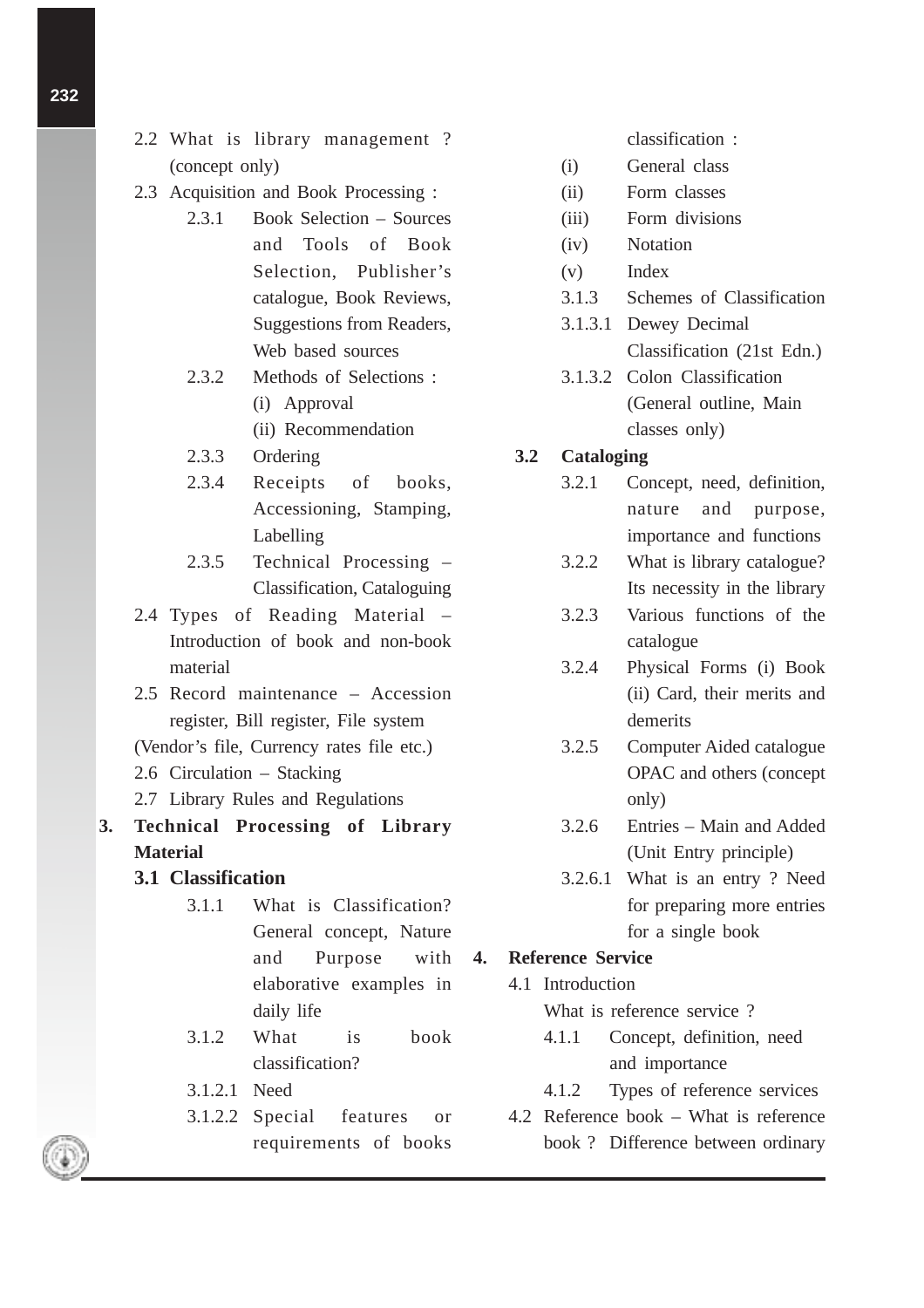and reference book. Reference questions : Concept only. Type of reference books. Encyclopedia – (General), Dictionary – (General), Internet based sources

4.3 What is information? (concept only) **Practicals**

- **1) Library Classification :** (24 hours) 200 books to be classified according to Dewey Decimal Classification & Colon Classification, Main classes only. Preparation of Book Number according to DDC
- **2) Library Cataloguing :** (24 hours ) 40 books to be catalogued covering the following categories :
	- (i) How to read a book technically.
	- (ii) Simple book by one author, edition, title without subtitle.
	- (iii) Simple book by two authors : title, editions without subtitle.
	- (iv) Simple book by three or more than three aurhors: title, subtitle, editions
- **3) Reference Service :** (6 hours)
	- (i) 50 questions based on reference sources like encyclopedias and dictionaries.
	- (ii) 10 questions/queries based on Internet, e.g.search : general search engines, online library catalogue etc.

## **4) Library Management** : (2 hours)

- (i) Selection of books of one subject 15 books
- (ii) Label writing 15 books

## **Evaluation Pattern : (Internal)**

Library Cataloguing - 40 Reference Service - 15



| Library Classification | 40<br>5 |
|------------------------|---------|
| Library Management     |         |
| <b>Average</b>         | 10      |

### **Std.XII : Theory**

# **1. Library, Librarianship : Trends and Practices**

- 1.1 Library Associations : Concept only
- 1.2 Public Library Legislation
	- (i) Its need
	- (ii) Maharashtra State Public Library Act
- 1.3 Current World Scenario
- 1.4 Use of IT in Library
- 1.5 Community Information Networks

# **2. Library Management**

- 2.1 Important records in the library : Donation Register, Withdrawal Register, Binding Register
- 2.2 Study of Circulation Section
	- (i) Registrartion of borrowers
	- (ii) Charging/Discharging

Systems : One Card, Two Cards, Browne, Newark, Automated

- 2.3 Library Finance
	- (i) Library Committee
	- (ii) Library budget : provision in budget
	- (a) Reading material
	- (b) Furniture, equipment, staff
- 2.4 Stock verification concept
- 2.5 Annual report need and content

# **3. Technical processing of library material**

3.1 Study of Classificaion Scheme

3.1.1 Dewey Decimal Classification OR Colon Classification

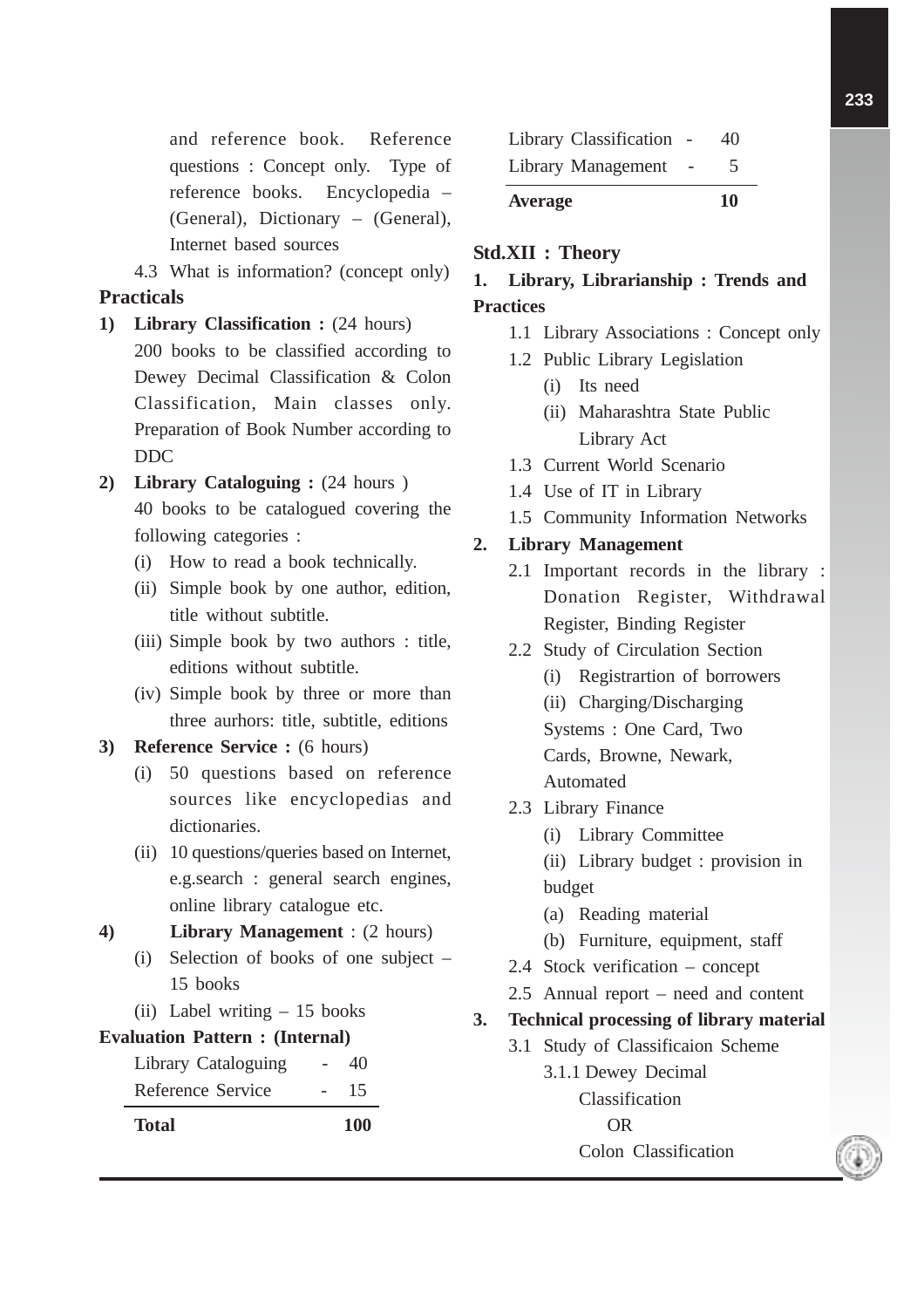#### **In case of DDC**

- a. Theoretical background of the scheme.
- b. Mnemonics concept only
- c. Space, Time and Language division (detail study is not expected)
- d. Standard subdivisions
- e. Specialities of Literature, linguistics and generalia main class
- f. Book No. (Three letters of the Author's surname)
- **In case of Colon Classification**
- a. Facet and their sequence, use of ACI
- b. Mnemonics concept only
- c. Space, Time and Language dividsion (detailed study is not expected )
- d. Chronological, Geographical and Subject device
- e. Book No. (LYV only)
- 3.2 Relation between classification and cataloguing

(Symbiotic relation)

- 3.3 Study of Library Cataloguing
	- 3.3.1 Entries and their arrangement
	- 3.3.2 Kinds : Class Index Entries, Book Index Entries, Cross Reference Index entries, Analytical entries (concept only)
	- 3.3.3 Types of catalogue : Classified and Dictionary

#### **4. Reference Service**

- 4.1 Maintenance of various files in Reference Section
	- (i) Clippings
	- (ii) Pamphlets
- 4.2 Acquaintance of Reference books
	- (i) Year books/Annuals
	- (ii) Directories
	- (iii) Dictionaries in Two languages
- (iv) Biographical Dictionaries
- 4.3 Qualities and Role of Reference Librarian
- 4.4 User Study Behavioural approach
- 4.5 Documentation Introduction (Concept only)
- **5. Library Automation –** Theoretical introduction of Library Automation covering the activities of library which can be automated.

#### **Practicals**

**1. Library Classification :**  $(24 \text{ hours})$ 

50 books to be classified covering the following :

#### **In case of DDC**

- (i) Subject covered under the three summaries and in additions subjects from the schedule.
- (ii) Subjects covered under Requiring the application at the principal Form Divisions (01 to 09) and in addition, the following Form divisions, 016 Bibliography, 058 Annuals, 092 Biography.
- (iii) Book number

#### **In case of CC**

- (i) Subjects covering the main classes and in addition subjects involving the application of Five Facets i.e.PMEST :
	- (a) Bibliography
	- (k) Encyclopedia
	- (m) Periodical
	- (w) Biography
	- (n) Serial or annual
	- (v) History

#### **2. Library Cataloguing :** (24 hours)

20 Books to be catalogued covering the following categories :